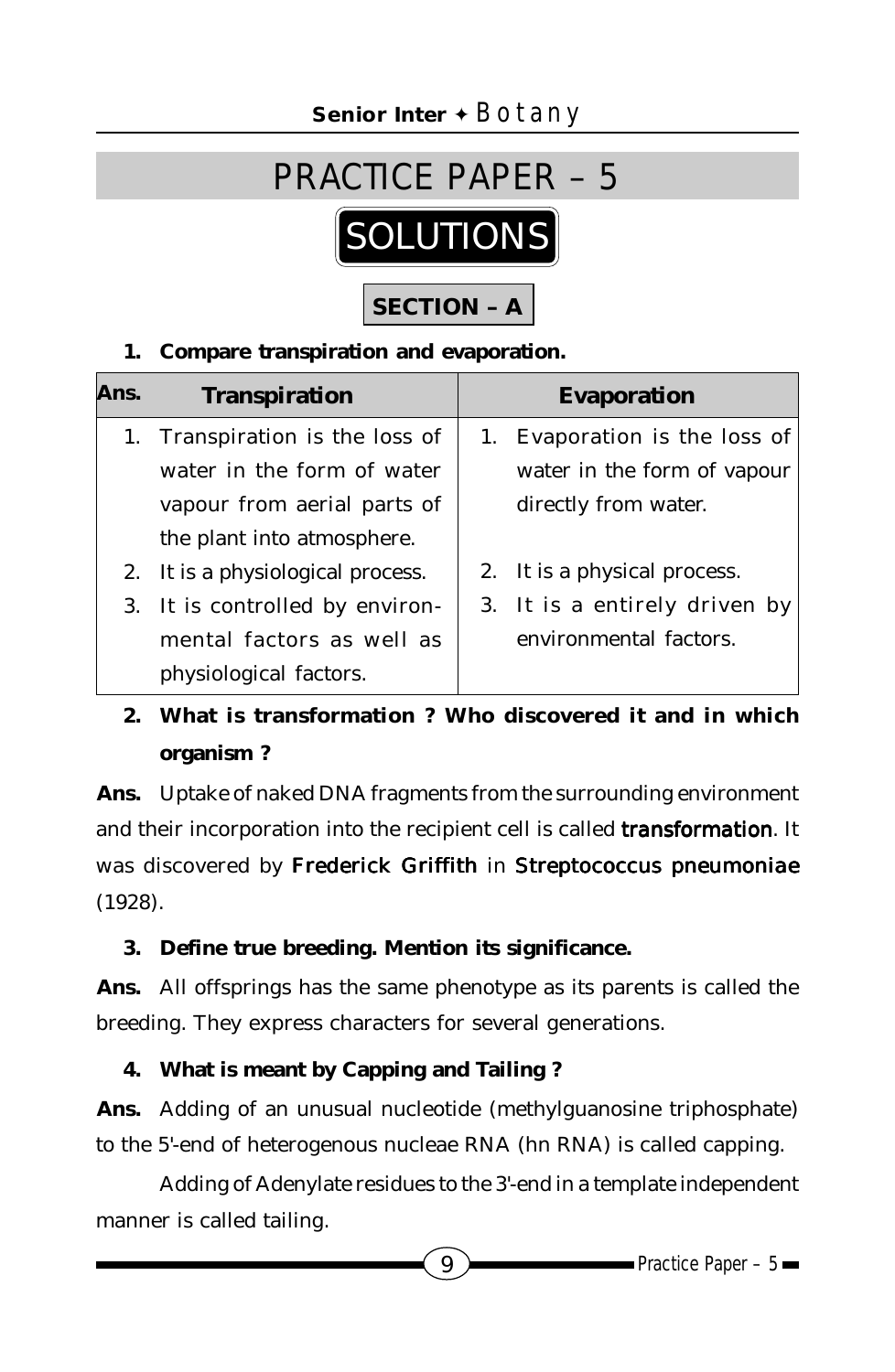## **Senior Inter** ✦ Botany

| <b>DNA</b>                       | <b>RNA</b>                     |  |  |  |
|----------------------------------|--------------------------------|--|--|--|
| 1. DNA consists of a ploy-       | 1. RNA consists of only one    |  |  |  |
| nucleotide chains.               | polynucleotide chain.          |  |  |  |
| 2. Deoxyribose sugar is present. | 2. Ribose sugar is present.    |  |  |  |
| 3. Nitrogen bases are adenine,   | 3. Nitrogen bases are adenine, |  |  |  |
| guanine, thymine and cytosine.   | uracil, guanine and cytosine.  |  |  |  |
|                                  |                                |  |  |  |

#### **5. Write any two chemical differences between DNA and RNA**

## **6. Give different types of** *cry genes* **and pests which are controlled by the proteins encoded by these genes ?**

**Ans.** The proteins encoded by the genes *cry IAC* and *cry II Ab* control the cotton bollworms, cry IAb controls corn borer. [*Cry protein* is a protein toxin produced by *Bacillus thuringiensis* that kills insects]

**7. For which variety of Indian rice, has a patent been filed by a USA company ?**

**Ans.** Basmati Rice.

**8. What do you understand by vernalization ? Write its significance.**

**Ans.** The method of inducing flowering quantitatively or qualitatively on exposure to low temperature is called vernalizaton. It prevents precocious reproductive development late in the growing season, and enables the plant to have sufficient time to reach maturity. It specially refers to the promotion of flowering. It also timulates a subsequent photo periodic flowering response in biennials. [cabbage, carrot].

#### **9. Give two important contributions of Dr. M.s Swaminathan.**

**Ans.** He and his team developed short duration, high yielding varieties of rice including scented Basmati. He introduced Mexican varieties of wheat in India.

## **10. Name any two fungi which are used in the production of Antibiotics.**

**Ans.** Penicillium notatum

Penicillium guiseo fulvam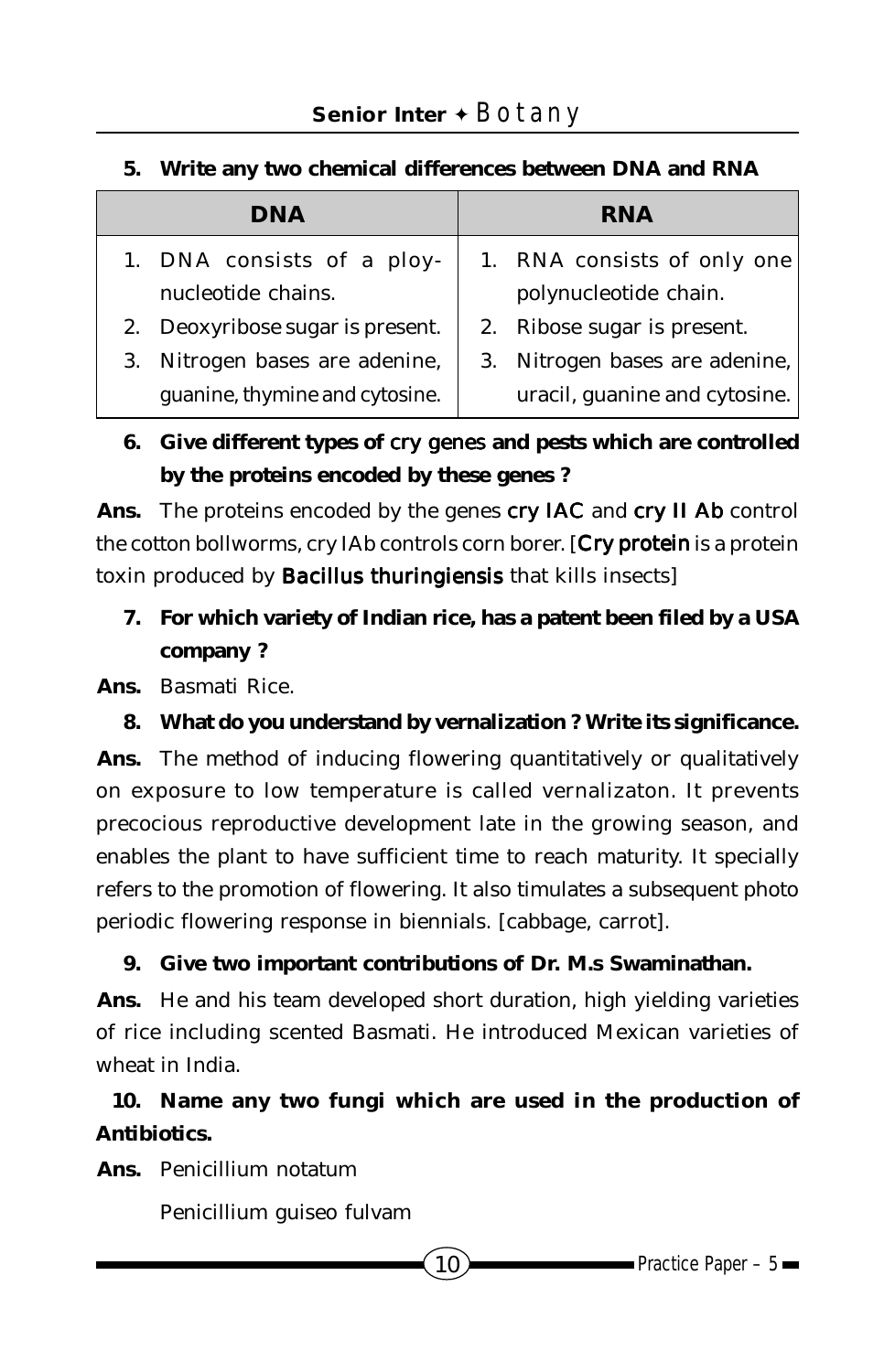## **SECTION – B**

#### **11. Give a brief account of Bt. Cotton.**

**Ans.** Some strains of Bacillus thuringiensis produce proteins that kill certain insects such as lepidopterans (tabacco budworm, armyworm), coleopterans (beetles) and dipterans (files, mosquitoes). Bacillus thuringiensis forms protein. Crystals which contain a toxic insecticidal protein. The gene responsible for the production of this toxic protein is introduced genetically into the cotton seeds protects the plants from Bollworm, a Major pest of cotton. The worm feeding, on the leaves of Bt. Cotton plant becomes lethargic and sleepy thereby causing less damage to the plant. Use of Bt. Cotton has led to 3-27% increase in cotton yield in countries where it is grown.

The toxin is coded by a gene named 'cry'. The proteins encoded by the genes cry IAc and cry IIAb control the cotton boll worms and cry IAb controls corn borer.

## **12. Define transformation in Griffith's experiment. Discuss how it helps in the Identification of DNA as genetic material.**

**Ans.** Frederick Griffith (1928) conducted experiments on streptococcus pneumoniae and observed a transformation in bacteria. When streptococcus were grown on a culture plate, some produced smooth shiny colonies (s) while others produced rough colonies (R). Mice injected with 's' shain (mucous coat) die from pneumonia infection but mice injected with R strain do not develop pneumonia.

He injected heat killed 's' strain bacteria to mice, It is healthy. Finally he injected heat killed S and R strains, the mice died. He concluded that the R strain bacteria had been transformed by heat killed 's' strain bacteria. Some transforming principle transferred from heat killed strain to R strain to synthesize a mucous coat and become virulent. This is due to the transfer of genetic material.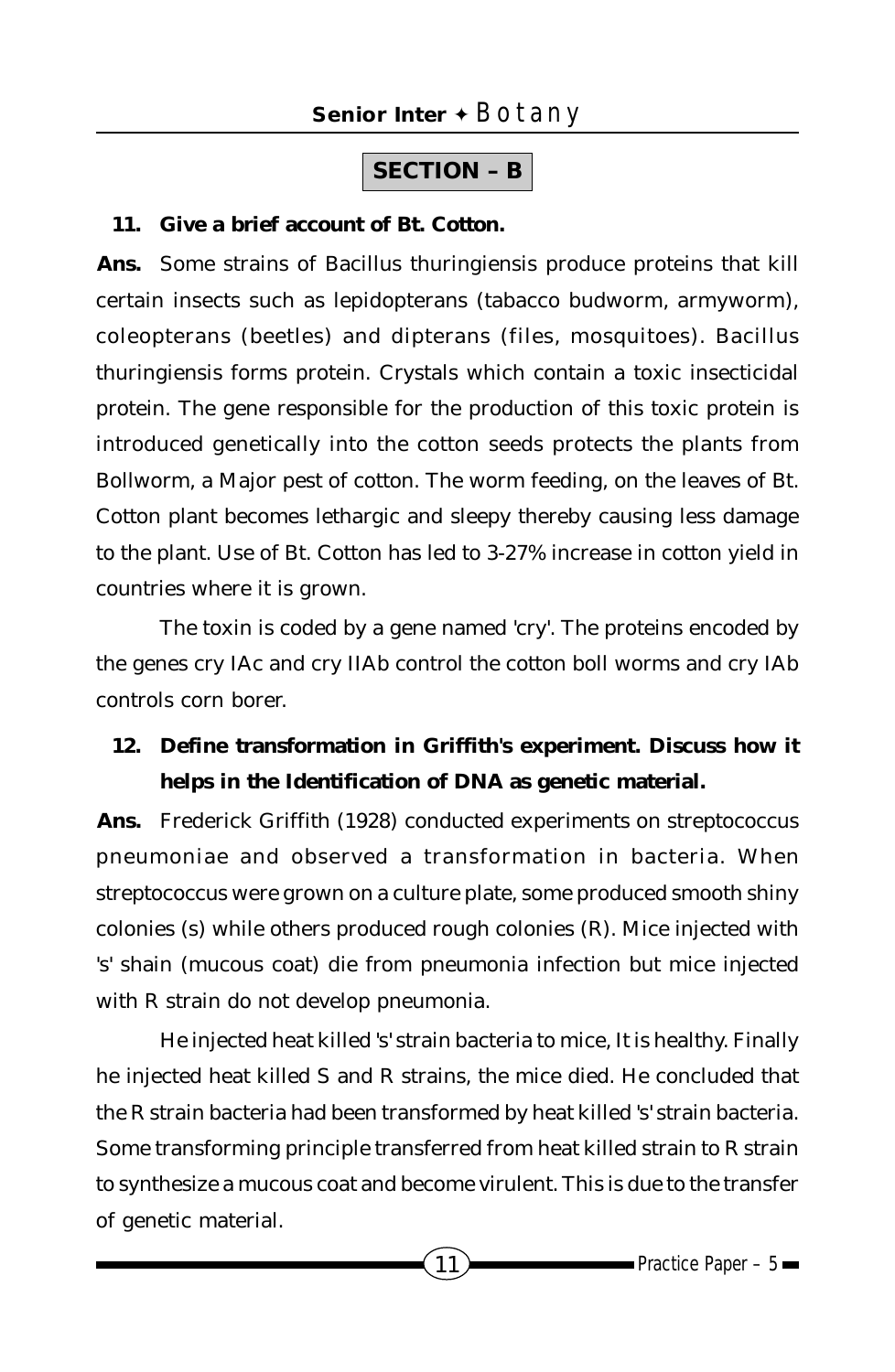|  |  |                             | 13. With the help of an example, differentiate between incomplete |  |
|--|--|-----------------------------|-------------------------------------------------------------------|--|
|  |  | dominance and Co-dominance. |                                                                   |  |

| <b>Incomplete Dominance</b>             | <b>Co-Dominance</b>                        |
|-----------------------------------------|--------------------------------------------|
| It is the condition when one            | The phenomenon where                       |
| allele of a gene is not completely      | heterozygotes have features of             |
| dominant over the other allele and      | both the homozygotes <i>i.e.</i> , an alle |
| results in the hetero-zygotes having    | neither dominant<br>is<br>nor              |
| phenotype different from the            | recessive to the other.                    |
| dominant and recessive homo-            | <b>Eg.</b> : Cross between spot-           |
| zygotes. <b>Eg.</b> : Cross between red | ted lentils and dotted lentils pro-        |
| flowered (RR) and white flowered        | duce heterozygotes that are both           |
| (rr) plants results in pink flowered    | spotted and dotted.                        |
| plants (Rr).                            |                                            |

#### **14. What is ICTV ? How are viruses named ?**

**Ans.** International Committee on Taxonomy of Viruses [ICTV] regulates the norms of classification and nomenclature of viruses. The ICTV has only three hierarchial levels, The **family, Genus** and **Species**. The family names end with the 'suffix viridae' while the Genus name ends with virus and the Species names are common English expressions . Viruses are named after the disease they cause. **Eg :** *Polio virus*.

- **15. What are the physiological processes that are regulated by ethyline in plants ?**
- **Ans.** 1) Ethylene promotes the ripening of fruits.
	- 2) Ethylene promotes the senescence and abscission of leaves and flowers.
	- 3) Ethylene breaks seed and bud dormancy, initiates germination in peanut seeds and sprouting of potato tubers.
	- 4) Ethylene promotes rapid internode/petiole elongation in deep water rice plants.
	- 5) It also promotes root growth and root hair formation, thus helping plants to increase their absorption surface.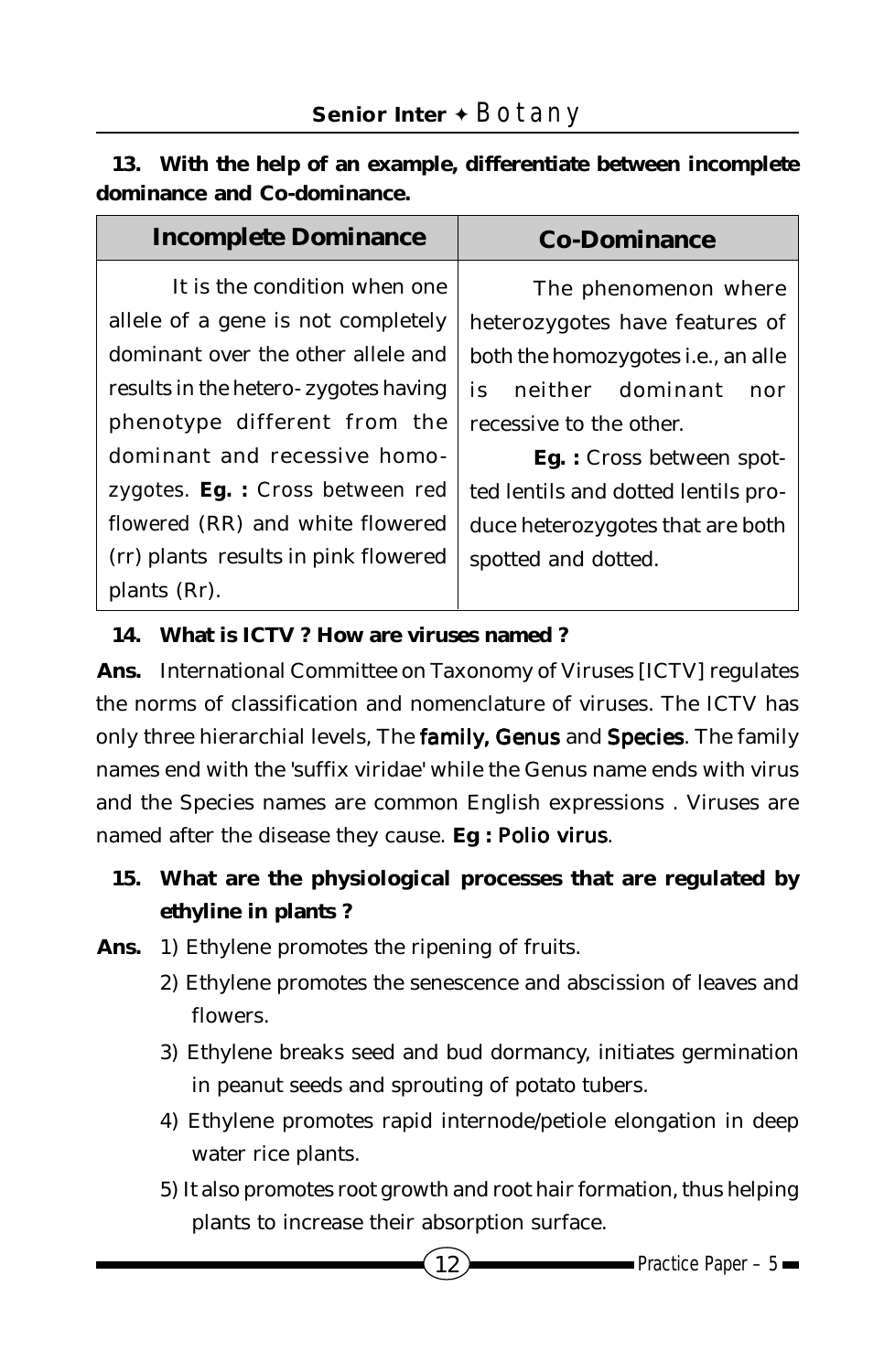- 6) Ethylene is used to initiate flowering (mango) and for synchronising fruit set in pineapples.
- 7) It promotes female flowers in cucumbers, thereby increasing the yield.

#### **16. Explain the importance of [ES] complex formation.**

**Ans.** Each enzyme [E] has a substrate [S] binding site in its molecule so that a highly reactive enzyme substrate complex [ES] is produced. This complex is short lived and dissociates into its products [P] and the unchanged enzyme with an intermediate formation of the enzyme product complex [EP].

$$
\mathrm{E}{+}\mathrm{S} \rightarrow \mathrm{ES} \rightarrow \mathrm{EP} \rightarrow \mathrm{E}{+}\mathrm{P}
$$

#### **17. Write in brief how plants synthesize aminoacids.**

**Ans.** Amino acids are synthesized into two ways. They are :

**Reductive Amination :** In this Ammonia reacts with α - ketoglutaric acid and forms glutamic acid.

 Glutamate  $\alpha$ -ketoglutaric acid  $+NH_4^+ +NADPH$ Dehydrogenase

$$
Glutamate + H2O + NADP
$$

**Transamination :** In this transfer of an amino group from an Amino acid to the keto group of a keto acid. Glutamic acid is the main amino acid from which the transfer of NH<sub>2</sub> takes place and other Amino acids are formed in the presence of transaminase.



Amino donar Amino ceptor Organic acid Amino acid

#### **18. How does ascent of sap occur in tall trees ?**

**Ans.** Upward movement of water through xylem aganist gravitational force is called accept of sap. The transpiration driven ascent of xylem sap depends on (a) cohesion mutual attraction between water molecules. (b) Adhesion - attraction of water molecules to palar surfaces. (c) Transpiration

 $(13)$  Practice Paper – 5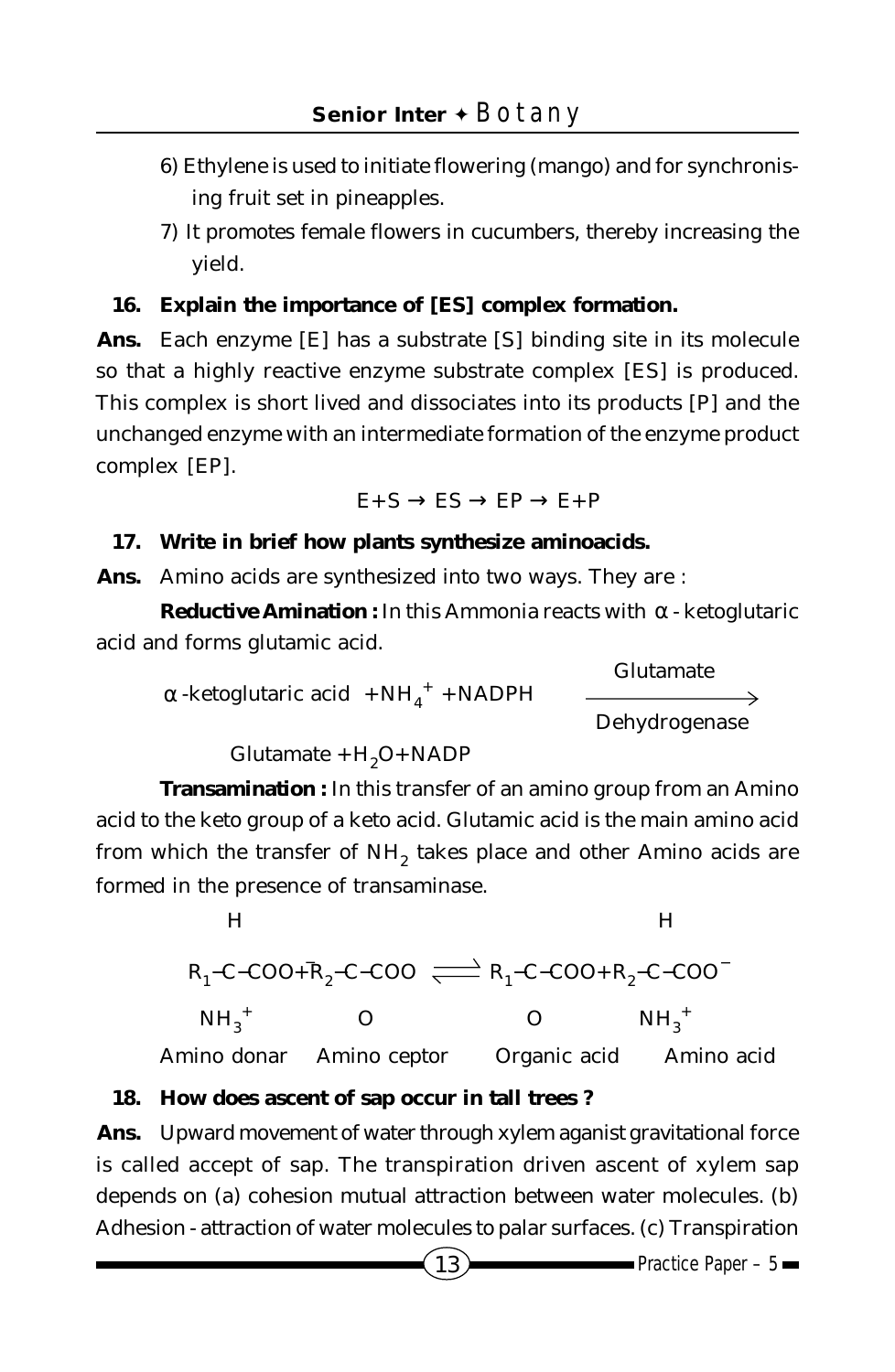pull driving force for upward movement of water. These properties give water high tensile strength and high capillarity. In plants capillarity is aided by the small diameter of the tracheary elements. As water evaporates through the stomata. Since the thin film of water over the cells is continuous, it results in pulling of water, molecule by molecule, into the leaf from the xylem. Also, because of lower concentration of water vapour in the atmosphere, water diffuses into the surrounding air. This creates 'transpiration pull'. The forces generated by transpiration can creates pressures sufficient to lift a xylem sized column of water over 130 metres high.

## **SECTION – C**

#### **19. Explain the reactions of Kreb's cycle.**

**Ans.** The acetyl CoA enters into the [mitochondrial matrix] a cyclic pathway tricarboxylic acid cycle, more commonly called krebs cycle after the scientist Hans Krebs who first elucidated it.



1) **Condensation :** In this acetyl CoA condenses with oxaloacetic acid and water to yield citric acid in the presence of citrate synthetase and CoA is released.

$$
OAA + A.CoA + water \xrightarrow{citrate synthetase} CA + Co.A
$$
  
-Practice Paper - 5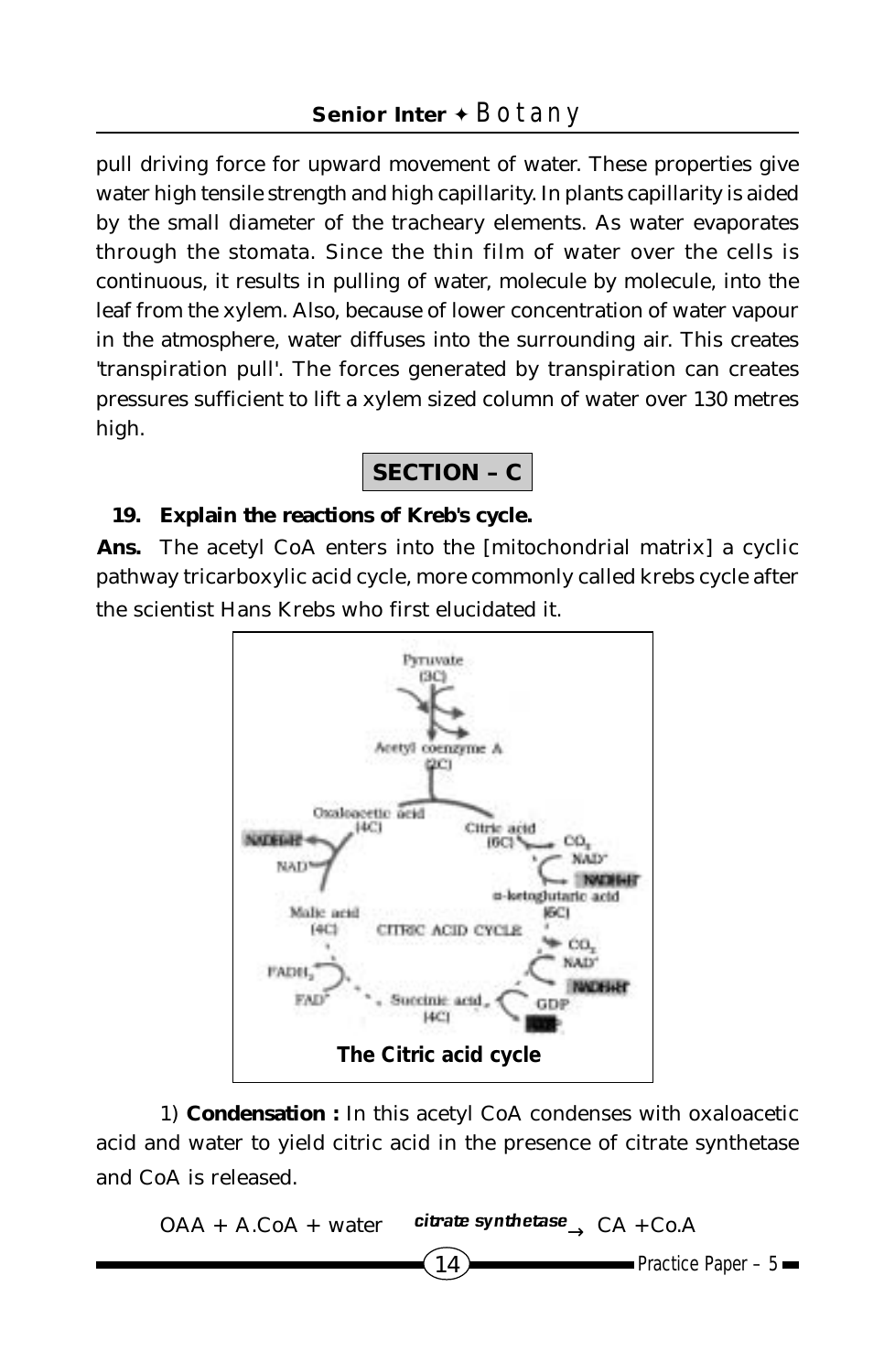2) **Dehydration :** Citric acid looses water molecule to yield cisaconitic acid in the presence of aconitase.

CA **Aconitase** Cis-aconitic acid + H<sub>2</sub>O

3) **Hydration :** A water molecule is added to cis aconic acid to yield isocitric acid in the presence of a conitase.

Cis-aconitic acid + H<sub>2</sub>O **Aconitase** isocitric acid

4) **Oxidation I :** Isocitric acid undergoes oxidation in the presence of dehydrogenase to yield succinic acid.

> Isocitric acid + NADP<sup>+</sup> *dehydrogenase* → oxalosuccinic  $acid + NADPH + H<sup>+</sup>$

5) **Decarboxylation :** Oxalosuccinic acid undergoes decarboxylation in the presence of decarboxylase to form  $\alpha$ -keto glutaric acid.

Oxalosuccinic acid **de carboxylase** a keto glutaric acid + CO<sub>2</sub>

6) **Oxidation II, decarboxylation :** α – keto glutaric acid undergoes oxidation and decarboxylation in the presence of dehydrogenase and condenses with co.A to form succinyl co. A.

 α-keto glutaric acid + NADP++ co.A *dehydrogenase* → succinyl  $co.A+ NADPH+H^++ CO<sub>2</sub>$ 

**7) Cleavage :** Succinyl co.A splits into succinic acid and co.A in the presence of thiokinase to form succinic acid. The energy released is utilised to from ATP from ADP and PI.

Succinyl co A + ADP + Pi  $\xrightarrow{\text{thiokinase}}$  Succinic acid +  $ATP + co.A$ 

**8) Oxidation – III :** Succinic acid undergoes oxidation and forms Fumaric acid in the presence of succinic dehydrogenase.

 $Succinite acid + FAD \xrightarrow{\text{succinite dehydrogenase}} \text{Fumaric}$ 

 $acid + FADH<sub>2</sub>$ 

**9) Hydration :** A water molecule is alcohol to Fumaric acid in the presence of Fumarase to form Malic acid.

 $15$  Practice Paper – 5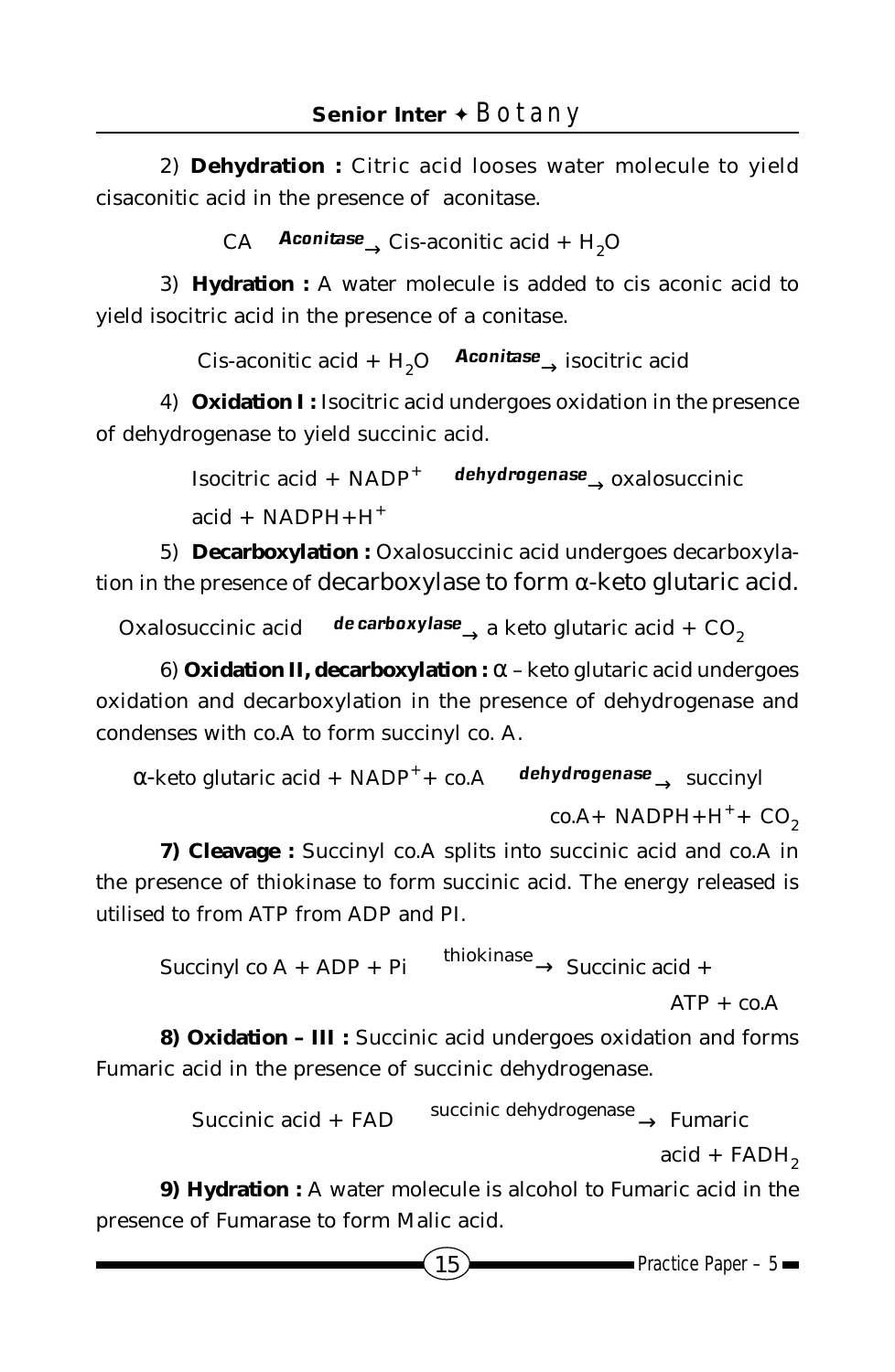Fumaric acid + H<sub>2</sub>O **Fumerase** Malic acid

10) Oxidation IV : Malic acid undergoes oxidation in the presence of malic dehydrogenase to form oxaloacetic acid.

Malic acid + NADP *Malic dehydrogenase* → Oxaloacetic

```
acid + NADPH + H<sup>+</sup>
```
In TCA cycle, for every 2 molecules of Acetyl co.A undergoing oxidation, 2 ATP, 8 NADPH+  $H^+$ , 2FADH<sub>2</sub> molecules are formed.

## **20. Explain briefly the various processes of recombinant DNA technology.**

**Ans.** The important method in recombinant DNA technology are performed through genetic engineering.

They are :

- i) Isolation of a desired gene
- ii) Insertion of isolated gene into a suitable vector
- iii) Introduction of recombinant vector into a host and
- iv) Selection of the transformed host cells.

#### **I) Isolation of a desired gene :**

- $\rightarrow$  The desired gene is isolated from the donor cell. Normally bacteria are the source of desired genes.
- $\rightarrow$  The cell walls of bacteria are degraded with the help of enzymes.
- $\rightarrow$  The cell membranes are lysed with the help of detergents.
- $\rightarrow$  By treating the cellular constituents with **phenols** and suitable nucleases and by subjecting to **gradient centri- fugation**, pure DNA is isolated.
- $\rightarrow$  The purified DNA is cut into a number of fragments by *restriction endonucleases***.**
- $\rightarrow$  The **restriction enzymes** cleave DNA molecules in two ways.

i) In one way they cut both strands of DNA at exactly opposite points to each other. This results in DNA fragments with *blunt ends* or flush ends, where two strands end at the same point. Such cut is generally termed as even cut.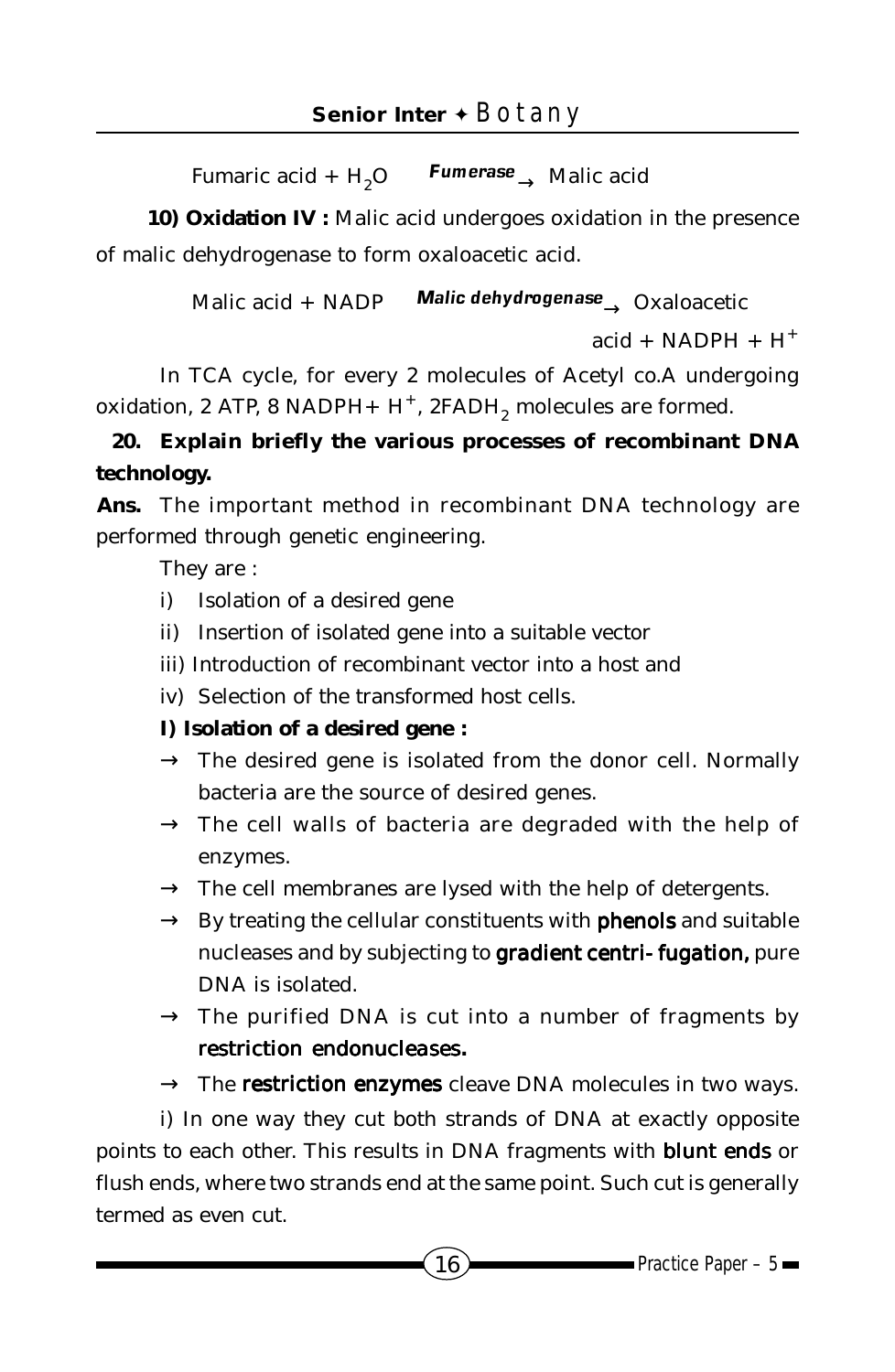|                                                                    |  |  |         |  |  | $5'$ - A G C T - 3' 5' A G C T      |  |                   | $\mathbf{3}^{\prime}$ |
|--------------------------------------------------------------------|--|--|---------|--|--|-------------------------------------|--|-------------------|-----------------------|
|                                                                    |  |  |         |  |  |                                     |  |                   |                       |
|                                                                    |  |  |         |  |  | $3'$ - T C G A - 5' $3'$ T C G A 5' |  |                   |                       |
|                                                                    |  |  | Evencut |  |  |                                     |  | <b>Blunt ends</b> |                       |
| DNA cleavage by restriction endonucleases resulting in blunt ends. |  |  |         |  |  |                                     |  |                   |                       |
| The vertical arrows indicate the site of cut in DNA strand.        |  |  |         |  |  |                                     |  |                   |                       |

ii) But commonly, most enzymes cut the two strands of DNA double helix at different locations. Such a cleavage is generally termed as **staggered cut.** This generates protruding ends i.e., one strand of DNA double helix extends some bases beyond the other. Since the target site is palindromic in nature, the protruding ends generated by such a cleavage have complimentary base sequence. As a result, they readily pair with each other and such ends are called *cohesive* or *sticky ends.* This stickyness of the ends facilitates the action of the enzyme DNA ligase. When cut by the same restriction enzyme, the resultant DNA fragments have the same kind of 'sticky ends' and these can be joined together readily by using *DNA ligases.* **E.g. :** The restriction enzyme E coRI.

- E The first letter, represents the name of genus *Esche- richia***.**
- Co The next two letters, represent the species *Esche- richia Coli***.**

The letter R is derived from the name of strain.

Roman numbers following the names indicate the order in which the enzymes were isolated from the strain of bacteria.

This enzyme specifically recognises **GAA** sites on the **DNA** and cuts it between **G** and **A** (G  $\downarrow$  A)

(EcoRI recognizes 5' G A A 3')

$$
17\,
$$

 $\blacksquare$ Practice Paper – 5 $\blacksquare$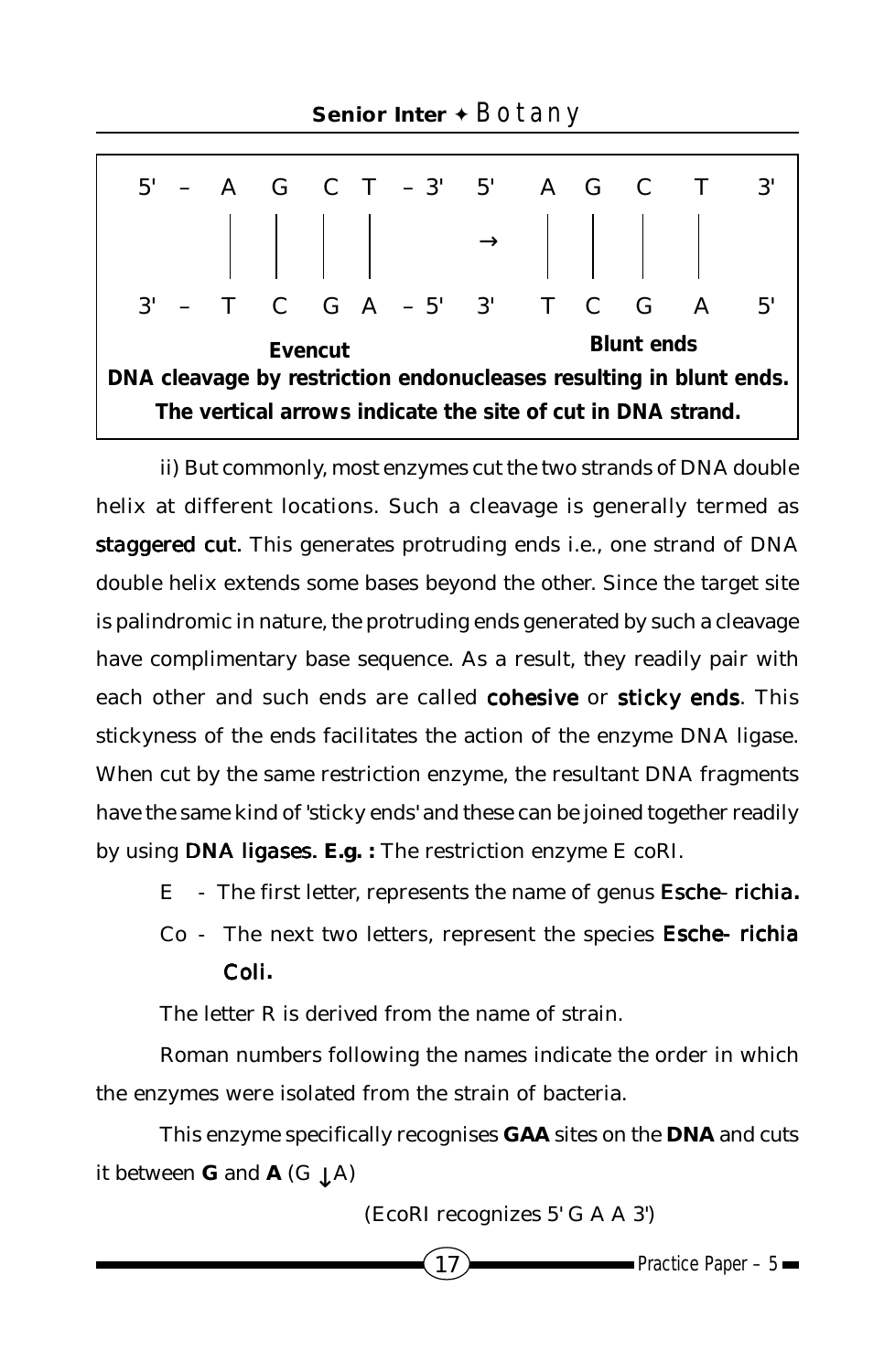**Senior Inter** ✦ Botany

**Staggered clevage of a double stranded DNA fragment, producing single stranded sticky ends.** 5' A A C C A C A G A A T T C A C A C C 3' 3' T T G G T G T C T T A A G T G T G G 5' **EcoRI cleavage** 5' A A C C A C A G 3' T T G G T G T C T T A A G T G T G G 5' A A T T C A C A C C 3'

- $\rightarrow$  The resultant fragments are separated from each other by **gel** *electrophoresis.*
- $\rightarrow$  The desired fragments are selected by **Southern blotting** *technique***.**
- **II) Insertion of isolated gene into a suitable vector :**
- $\rightarrow$  The selected fragments of DNA are inserted into a suitable vector to produce a large number of copies of genes. This is called *gene cloning. cloning*
- $\rightarrow$  There are two major types of vectors, namely plasmids and bacteriophages.
- $\rightarrow$  Among the two types, plasmids are the ideal cloning vectors.
- $\rightarrow$  To isolate a plasmid, the Bacterial cell is treated with EDTA (Ethylene diamine tetra acetic acid) along with lysozyme enzyme to digest the cell wall.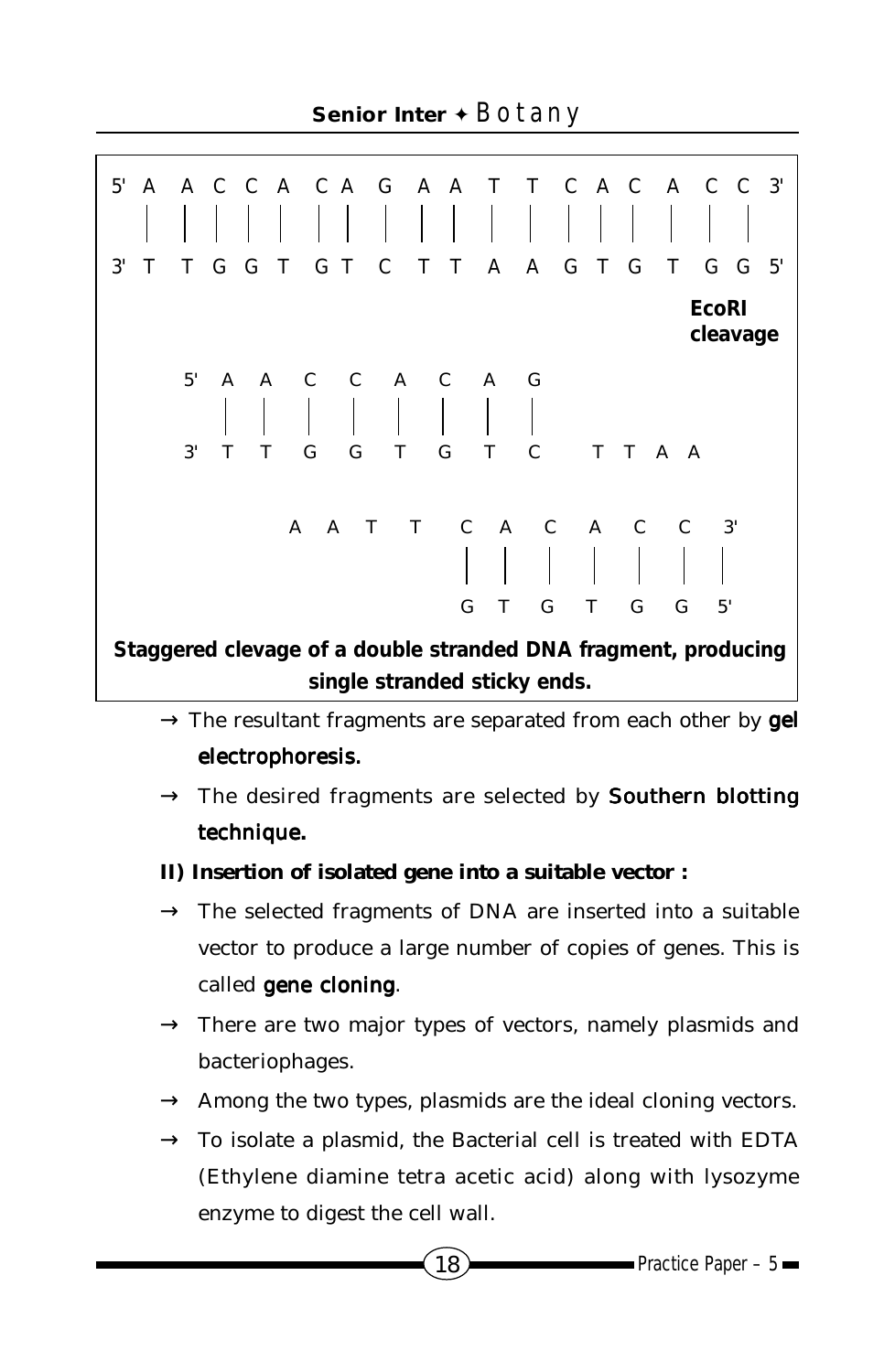$\rightarrow$  Then the bacterial cell is subjected to centrifugation in sodium lauryl sulphate to separate the plasmid.



- $\rightarrow$  The plasmid DNA is cut with the help of restriction endonuclease.
- $\rightarrow$  The circular plasmid is converted into a linear molecule having sticky ends.
- $\rightarrow$  The two sticky ends of linear plasmid are joined to the ends of desired gene by DNA ligase.
- $\rightarrow$  The plasmid containing foreign DNA segments is called recombinant DNA (r DNA) or Chimeric DNA.
- **III) Introduction of recombinant vector into a suitable host :**
- $\rightarrow$  The rDNA molecule is introduced into suitable bacterial host cell by transformation.

 $19$  Practice Paper – 5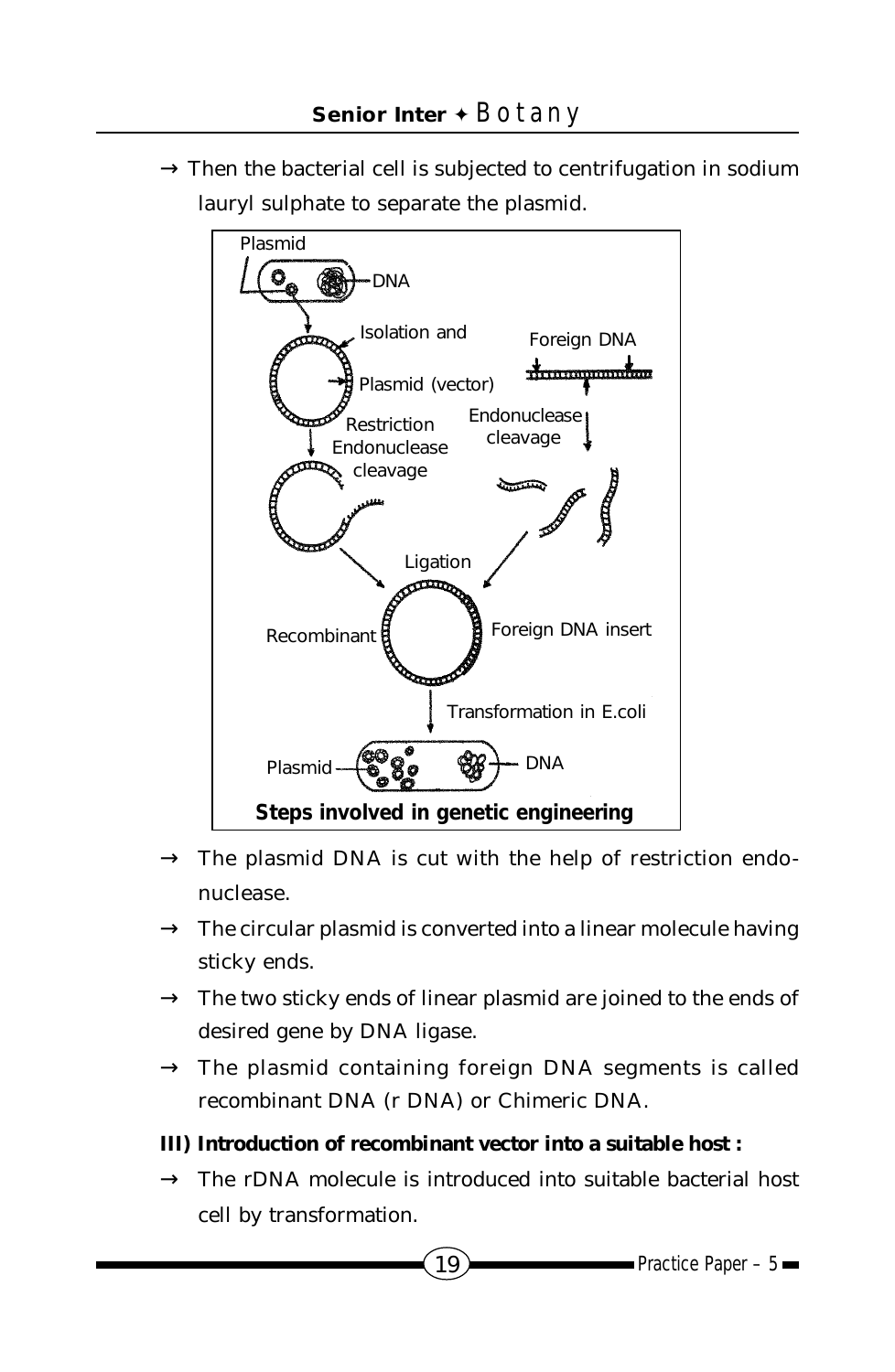- $\rightarrow$  The cell containing r DNA is called transformed cell.
- $\rightarrow$  Bacterial cell walls are not permeable to recombinant vectors, but keeping in dil. Calcium chloride renders the bacterial cell wall permeable to recombinant vectors.
- $\rightarrow$  The rDNA replicates with in the host cell.
- $\rightarrow$  The transformed cell grows on the culture medium. Each daughter cell contains r DNA.

#### **IV) Selection of transformed host cells :**

1) Selection of transformed cells depends on the nature of gene which is cloned.

2) It can be done in two ways. They are :

- a) Without using probes
- b) By using probes.
- **a) Without using probes :**
- $\rightarrow$  If the gene is cloned for antibiotic resistance, the cells are first incubated on a medium without antibiotic for one hour, to allow the antibiotic resistance gene to be expressed.
- $\rightarrow$  Then the cells are placed on a medium with an antibiotic for selection of colonies containing rDNA.
- $\rightarrow$  The cells which have expressed the gene will survive and the others die.

**b) By using probes :** When transformed cells are cultured on the nutrient medium, several cells are produced. To select the cells containing the desired gene colony hybridization method is used. In this gene specific probes are used. A probe is a small fragment of single stranded RNA or DNA which is tagged with radioactive, molecule. It can search out complimentary DNA sequences from an organism.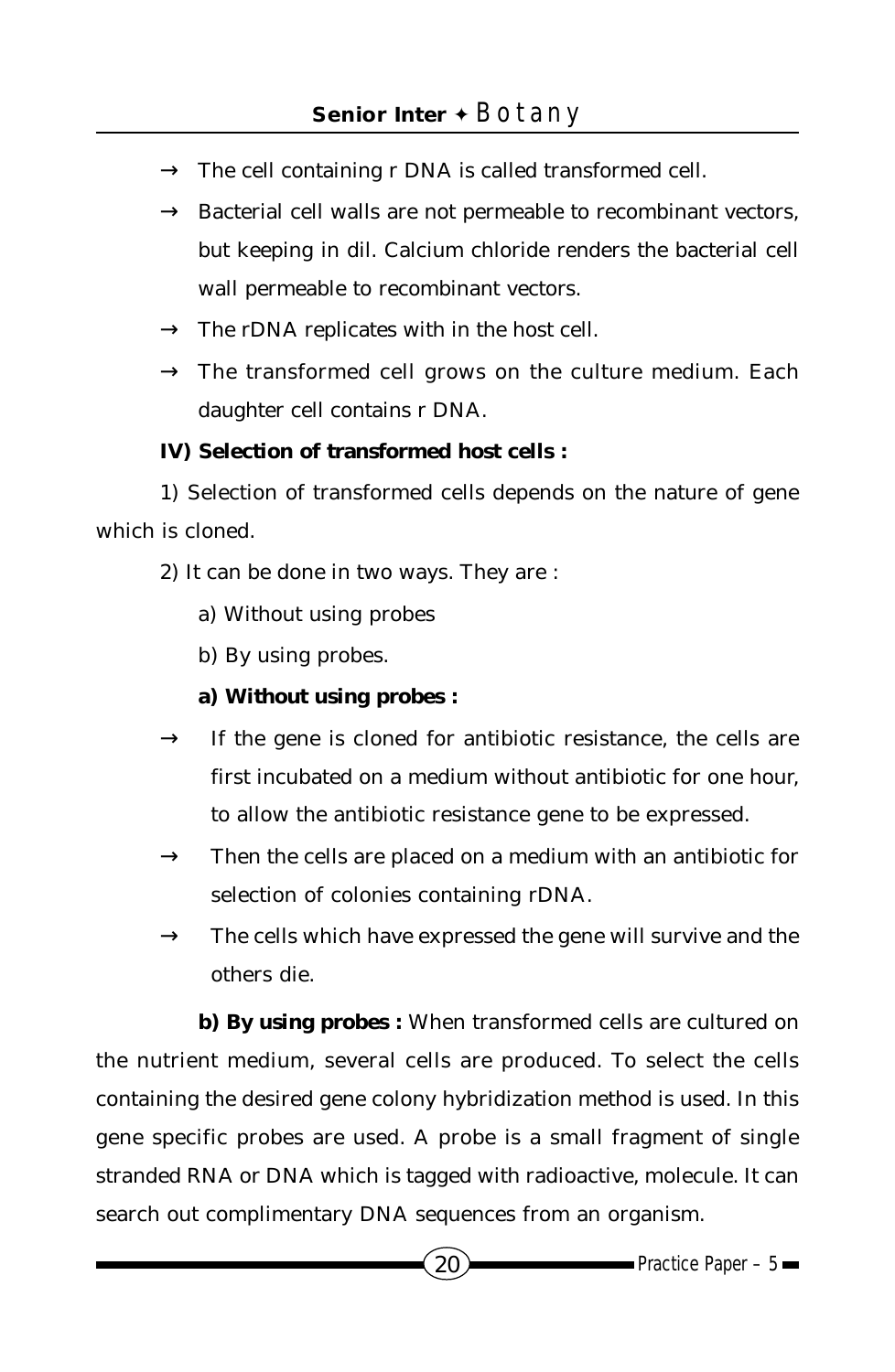**21. Modern methods of breeding plants can alleviate the global food 'shortage'. Comment on the statement and give suitable examples.**

**Ans. Modern methods of Breeding plants :**

1) **Plant breeding for disease resistance :-** Several fungal, bacterial and viral pathogens affect the yield of cultivated crop species. In this situation, breeding and development of cultivars resistant to disease enhances food production. It also helps reduce the dependence on the use of fungicides and bacteriocides. Breeding is carried out by conventional breeding techniques or by *mutation breeding*. The method of breeding for disease resistance is that of hybridisation and selection. By this some crop varieties are produced which were disease resistance to bacteria and fungi. They are

|     | Crop        | variety        | <b>Resistance to</b><br>disease    |
|-----|-------------|----------------|------------------------------------|
|     | Wheat       | Himgiri        | Leaf and stripe<br>rust, hill bunt |
|     | Cauliflower | Pusa swarnim   | White rust                         |
| (3) | Cowpea      | Pusa komal     | <b>Bacterial blight</b>            |
| (4) | Chilli      | Pusa sadabahar | <b>Chilly Mosaic virus</b>         |
|     |             |                | Tobacco mosaic virus               |
|     |             |                | and leaf curl                      |

**Mutation breeding :** It is the process by which genetic information is created through changes in the base sequence within genes resulting in the creation of new character of trait not found in the parental type. **Eg** : Resistance to *yellow mosaic virus* in Bhendi (Abelmoschus esculentus) was transferred from a wild species and develop in a new variety called *Parbhani Kranti arbhani* .

2) **Plant breeding for developing resistance to insect pests :** Large scale destruction of crop plants and crop produce is by insect and pest infestation. Insect resistance in Host crop plants may be due to

 $(21)$  Practice Paper – 5